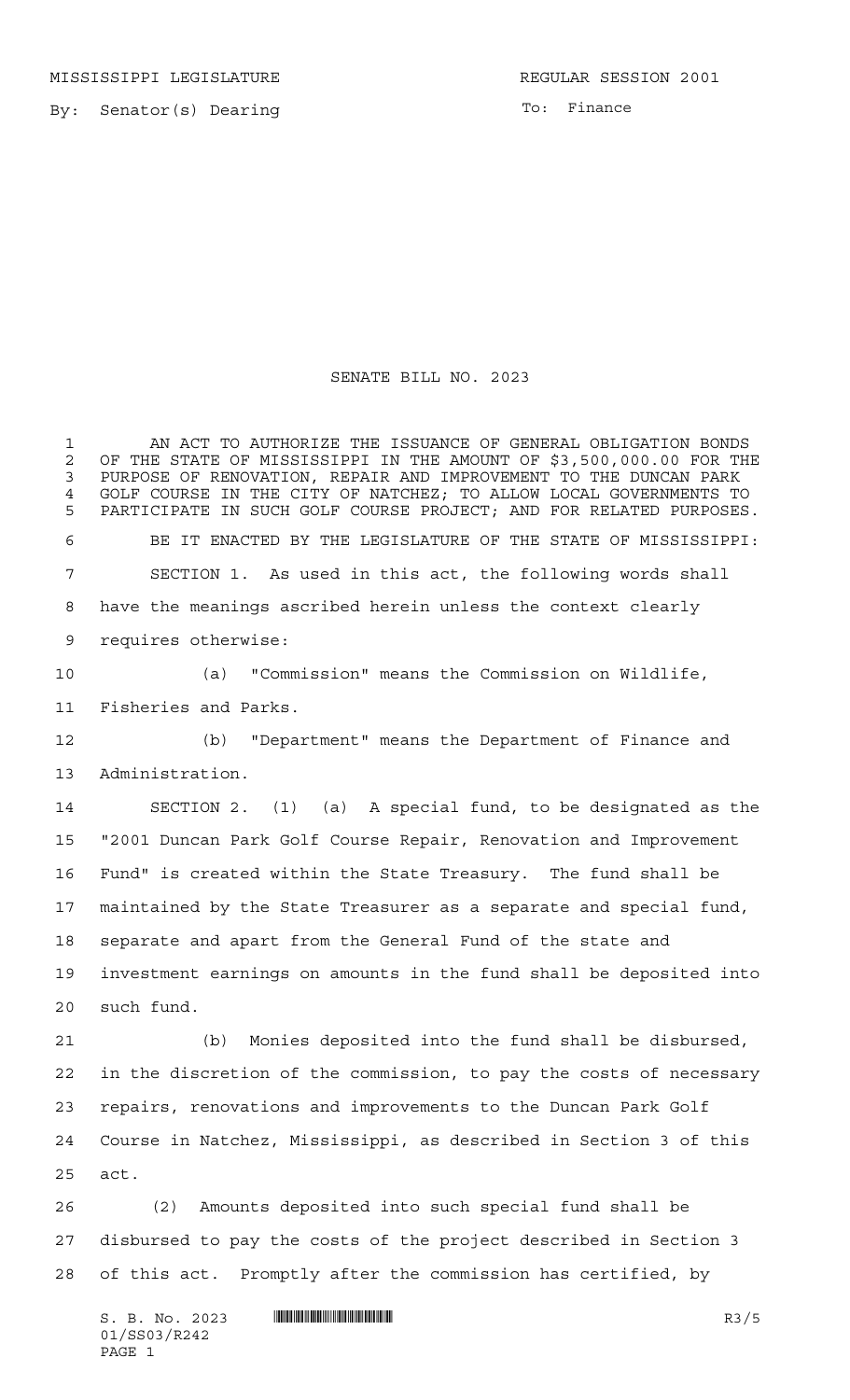resolution duly adopted, that the projects described in Section 3 of this act have been completed, abandoned or cannot be completed in a timely fashion, any amounts remaining in such special fund shall be applied to pay debt service on the bonds issued under this act, in accordance with the proceedings authorizing the issuance of such bonds and as directed by the State Bond Commission.

 (3) The Department of Wildlife, Fisheries and Parks may receive and expend any local or other source funds in connection with the expenditure of funds provided for in this section. The expenditure of monies deposited into the special fund shall be under the direction of the commission, and such funds shall be paid by the State Treasurer upon warrants issued by such commission, which warrants shall be issued upon requisitions signed by the Executive Director of the Department of Finance and Administration or his designee.

 SECTION 3. (1) Before the issuance of any of the bonds authorized under this act, the commission shall forward to the State Bond Commission its resolution declaring the necessity for the issuance of general obligation bonds as authorized by this act for the purpose of repairs, renovations and improvements to the Duncan Park Golf Course in Natchez, Mississippi. Such repairs, renovations and improvements shall include, but not be limited to, construction of a clubhouse facility, a golf cart storage facility and maintenance facilities; upgrading of the existing irrigation facilities, wells and irrigation lakes; improvements to the golf practice range; construction of and improvements to cart paths; landscaping of facilities; and construction, renovation and improvements of any other appurtenances related to the operation of such golf facilities and the purchase of all necessary furnishings and equipment.

 (2) All contracts for construction performed or related to the projects authorized under this act shall be advertised, bid

 $S. B. No. 2023$  . The set of  $\sim$  set of  $\sim$  set of  $\sim$  set of  $\sim$  set of  $\sim$  set of  $\sim$  set of  $\sim$  set of  $\sim$  set of  $\sim$  set of  $\sim$  set of  $\sim$  set of  $\sim$  set of  $\sim$  set of  $\sim$  set of  $\sim$  set of  $\sim$  set of  $\$ 01/SS03/R242 PAGE 2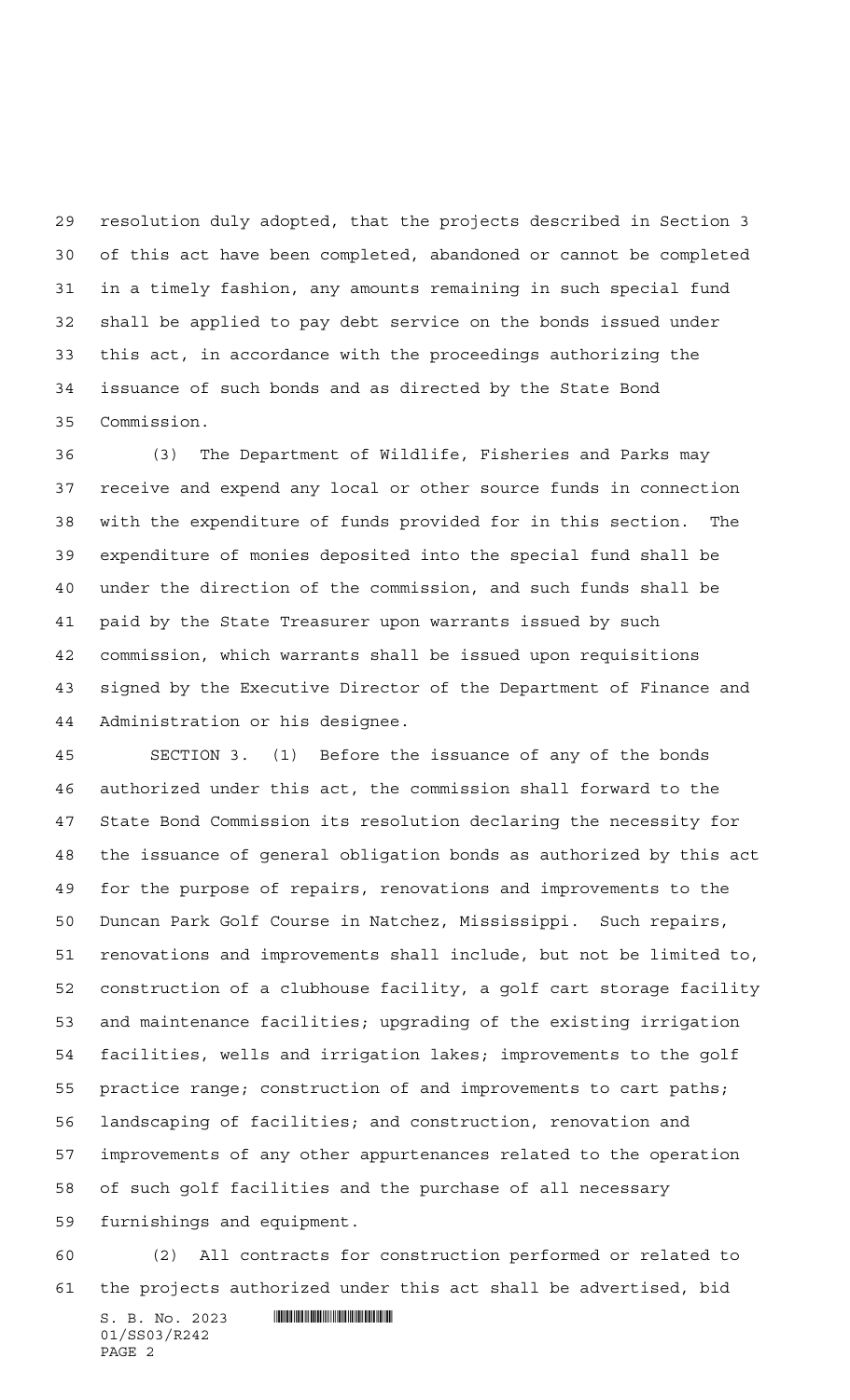and accepted by the commission in accordance with the same procedure as prescribed for the advertisement and acceptance of bids for the purchase of commodities and contracts for public construction under Section 31-7-1 et seq. Contracts for professional services shall be in accordance with a fair and open procedure similar to that used by the Department of Finance and Administration.

 SECTION 4. Upon receipt of a certified copy of a resolution of the commission declaring the necessity for the issuance of any part or all of the bonds authorized by this act, the State Bond Commission is authorized and empowered, at one time or from time to time, to declare the necessity for issuance of, and to sell and issue general obligation bonds of the State of Mississippi in the principal amount requested, not to exceed an aggregate principal amount of Three Million Five Hundred Thousand Dollars (\$3,500,000.00), for the purposes hereinabove set forth. The State Bond Commission is authorized and empowered to pay the costs that are incident to the sale, issuance and delivery of the bonds authorized under this act, from the proceeds derived from the sale of such bonds.

 SECTION 5. The principal of and interest on the bonds authorized under this act shall be payable in the manner provided in this section. Such bonds shall bear such date or dates, be in such denomination or denominations, bear interest at such rate or rates (not to exceed the limit set forth in Section 8 of this act), be payable at such place or places within or without the State of Mississippi, shall mature absolutely at such time or times not to exceed twenty-five (25) years from date of issue, be redeemable before maturity at such time or times and upon such terms, with or without premium, shall bear such registration privileges, and shall be substantially in such form, all as shall be determined by resolution of the State Bond Commission.

01/SS03/R242 PAGE 3

 $S.$  B. No. 2023  $\blacksquare$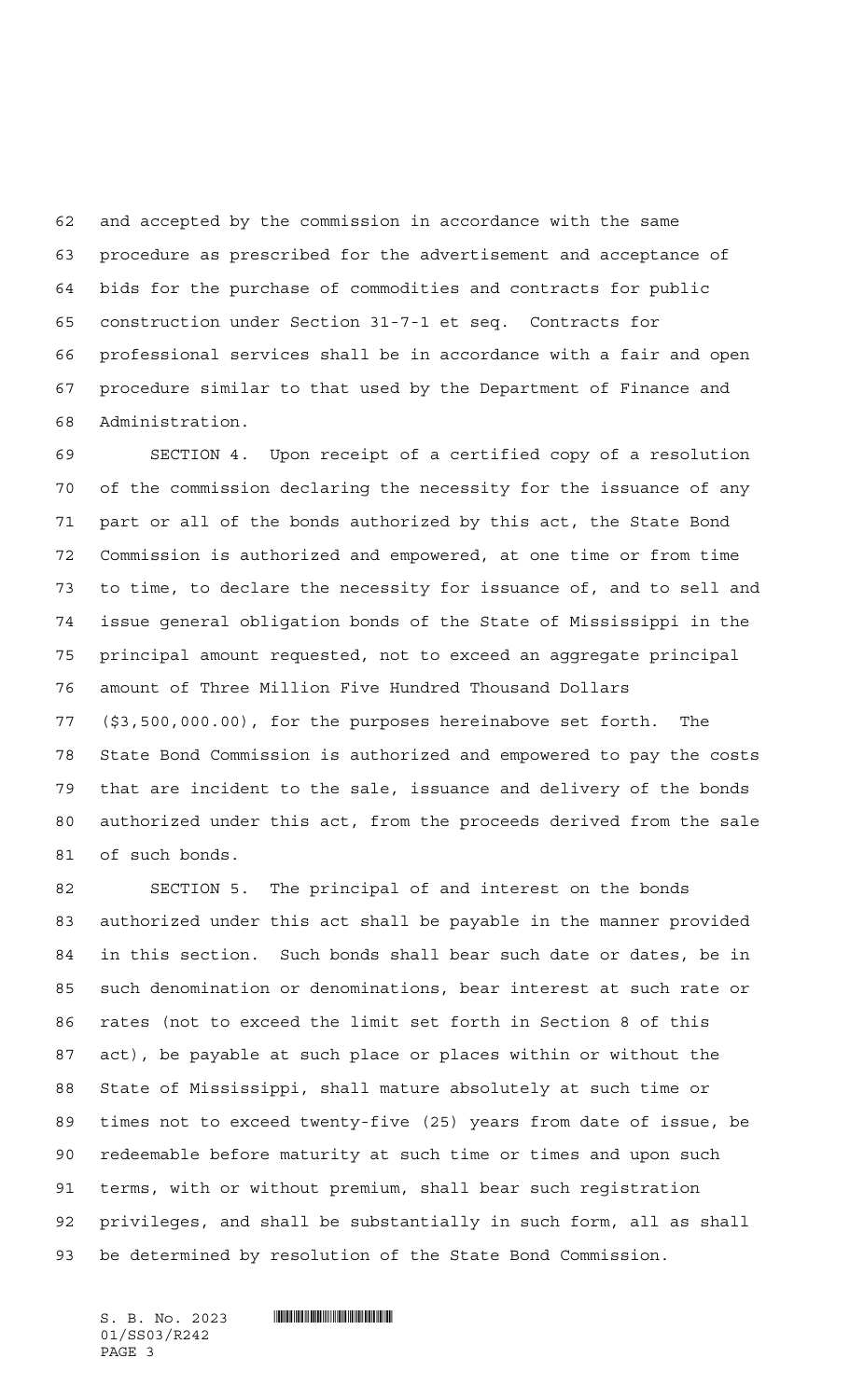SECTION 6. The bonds authorized by Section 4 of this act shall be signed by the Chairman of the State Bond Commission, or by his facsimile signature, and the official seal of the State Bond Commission shall be affixed thereto, attested by the Secretary of the State Bond Commission. The interest coupons, if any, to be attached to such bonds may be executed by the facsimile signatures of such officers. Whenever any such bonds shall have been signed by the officials herein designated to sign the bonds, who were in office at the time of such signing but who may have ceased to be such officers before the sale and delivery of such bonds, or who may not have been in office on the date such bonds may bear, the signatures of such officers upon such bonds and coupons shall nevertheless be valid and sufficient for all purposes and have the same effect as if the person so officially signing such bonds had remained in office until the delivery of the same to the purchaser, or had been in office on the date such bonds may bear. However, notwithstanding anything herein to the contrary, such bonds may be issued as provided in the Registered Bond Act of the State of Mississippi.

 SECTION 7. All bonds and interest coupons issued under this act, have all the qualities and incidents of negotiable instruments under the provisions of the Mississippi Uniform Commercial Code and in exercising the powers granted by this act, the State Bond Commission shall not be required to and need not comply with the provisions of the Mississippi Uniform Commercial Code. Such bonds and income therefrom shall be exempt from all taxation within the State of Mississippi.

 SECTION 8. The State Bond Commission shall act as the issuing agent for the bonds authorized under this act, prescribe the form of the bonds, advertise for and accept bids, issue and sell the bonds so authorized to be sold, pay all fees and costs incurred in such issuance and sale, and do any and all other things necessary and advisable in connection with the issuance and

 $S. B. No. 2023$  .  $\blacksquare$ 01/SS03/R242 PAGE 4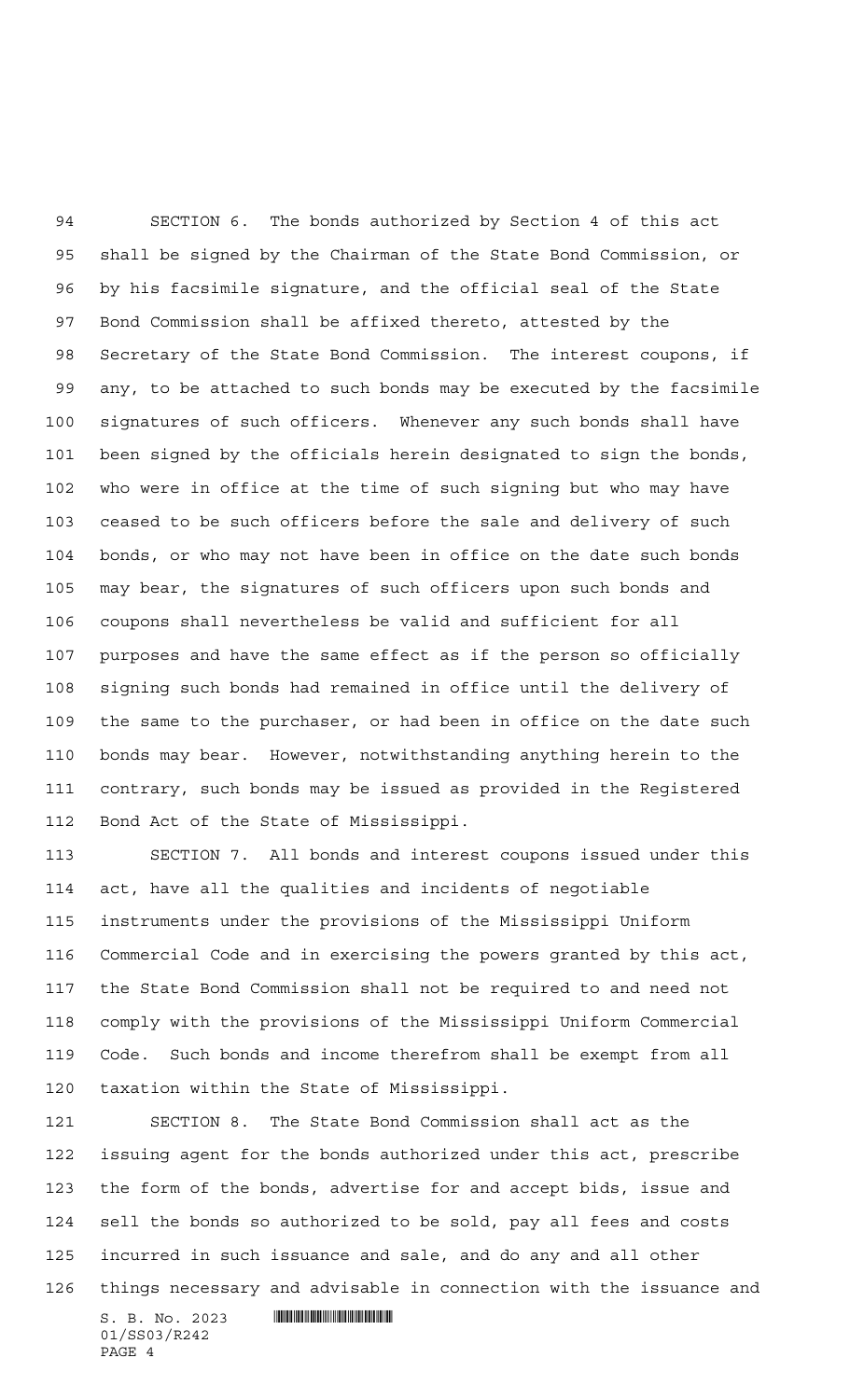sale of such bonds. The State Bond Commission may pay the costs that are incident to the sale, issuance and delivery of the bonds authorized under this act from the proceeds derived from the sale of the bonds. The State Bond Commission shall sell such bonds on sealed bids at public sale and for such price as it may determine to be for the best interest of the State of Mississippi, but no such sale shall be made at a price less than par plus accrued interest to date of delivery of the bonds to the purchaser. All bonds shall bear interest at such rate or rates not exceeding the limits set forth in Section 75-17-101. All interest accruing on such bonds so issued shall be payable semiannually or annually, except that the first interest payment may be for any period of not more than one (1) year.

 Notice of the sale of any such bond shall be published at least one (1) time, not less than ten (10) days before the date of sale, and shall be so published in one or more newspapers having a general circulation in the City of Jackson, Mississippi, and in one or more other newspapers or financial journals with a national circulation, to be selected by the State Bond Commission.

 The State Bond Commission, when issuing any bonds under the authority of this act, may provide that bonds, at the option of the State of Mississippi, may be called in for payment and redemption at the call price named therein and accrued interest on such date or dates named therein.

 SECTION 9. The bonds issued under the provisions of this act are general obligations of the State of Mississippi, and for the payment thereof the full faith and credit of the State of Mississippi is hereby irrevocably pledged. If the funds appropriated by the Legislature are insufficient to pay the principal of and the interest on such bonds as they become due, then the deficiency shall be paid by the State Treasurer from any funds in the State Treasury not otherwise appropriated. All such

01/SS03/R242 PAGE 5

S. B. No. 2023 \*SS03/R242\*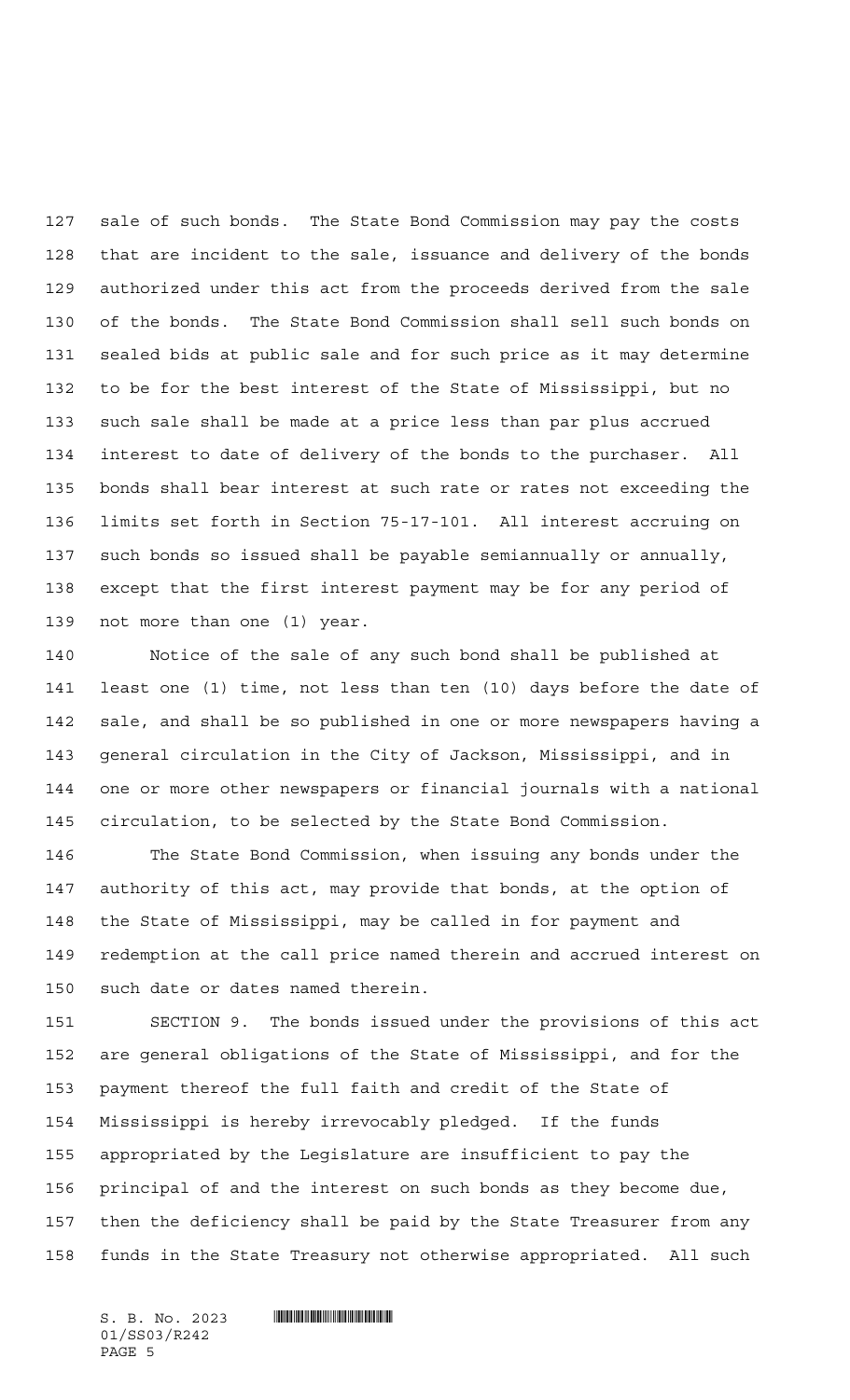bonds shall contain recitals on their faces substantially covering the provisions of this section.

 SECTION 10. The State Treasurer is authorized to certify to the Executive Director of the Department of Finance and Administration the necessity for warrants, and the executive director is authorized and directed to issue such warrants, in such amounts as may be necessary to pay when due the principal of and interest on all bonds issued under the provisions of this act; and the State Treasurer shall forward the necessary amount to the designated place or places of payment of such bonds in ample time to discharge such bonds, or the interest thereon, on the due dates thereof.

 SECTION 11. The bonds authorized under this act may be issued without any other proceedings or the happening of any other conditions or things other than those proceedings, conditions and things which are specified or required by this act. Any resolution providing for the issuance of general obligation bonds under the provisions of this act shall become effective immediately upon its adoption by the State Bond Commission, and any such resolution may be adopted at any regular or special meeting of the State Bond Commission by a majority of its members.

S. B. No. 2023 \*SS03/R242\* 01/SS03/R242 SECTION 12. The bonds authorized under the authority of this act may be validated in the Chancery Court of the First Judicial District of Hinds County, Mississippi, in the manner and with the force and effect provided by Chapter 13, Title 31, Mississippi Code of 1972, for the validation of county, municipal, school district and other bonds. The notice to taxpayers required by such statutes shall be published in a newspaper published or having a general circulation in the City of Jackson, Mississippi. SECTION 13. The proceeds of the bonds authorized in this act shall be deposited in a special fund created in Section 2 of this act. The proceeds of such bonds shall be used solely for the purposes provided in this act, including the costs incident to the

PAGE 6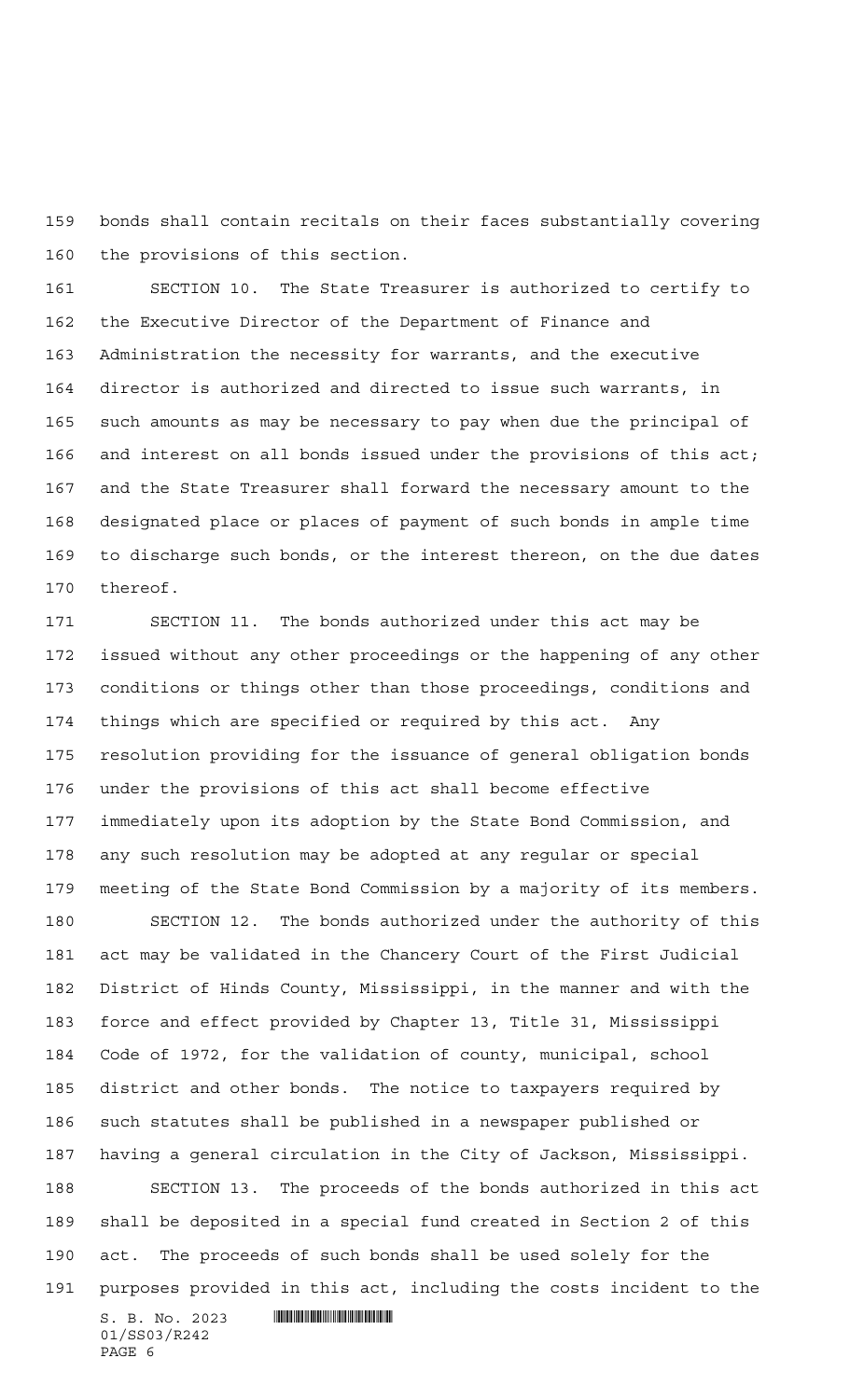issuance and sale of such bonds. The costs incident to the issuance and sale of such bonds shall be disbursed by warrant upon requisition of the State Bond Commission, signed by the Governor. The expenditure of the remaining money shall be under the direction of the Commission on Wildlife, Fisheries and Parks, and such funds shall be paid by the State Treasurer upon warrants issued by the Executive Director of the Department of Finance and Administration.

 SECTION 14. Any holder of bonds issued under the provisions of this act, or of any of the interest coupons pertaining thereto may, either at law or in equity, by suit, action, mandamus or other proceeding, protect and enforce any and all rights granted under this act, or under such resolution, and may enforce and compel performance of all duties required by this act to be performed, in order to provide for the payment of bonds and interest thereon.

 SECTION 15. All bonds issued under the provisions of this act shall be legal investments for trustees and other fiduciaries, and for savings banks, trust companies and insurance companies organized under the laws of the State of Mississippi, and such bonds shall be legal securities which may be deposited with and shall be received by all public officers and bodies of this state and all municipalities and political subdivisions for the purpose of securing the deposit of public funds.

 SECTION 16. The provisions of this act shall be deemed to be full and complete authority for the exercise of the powers therein granted, but this act shall not be deemed to repeal or to be in derogation of any existing law of this state.

 SECTION 17. For the purpose of aiding in the planning, design, undertaking and carrying out of the project specified in Section 3 of this act, any county or municipality, or governmental subdivision thereof, is authorized to contribute funds or property to defray any expenses of the specified project; to furnish or

 $S. B. No. 2023$  .  $\blacksquare$ 01/SS03/R242 PAGE 7